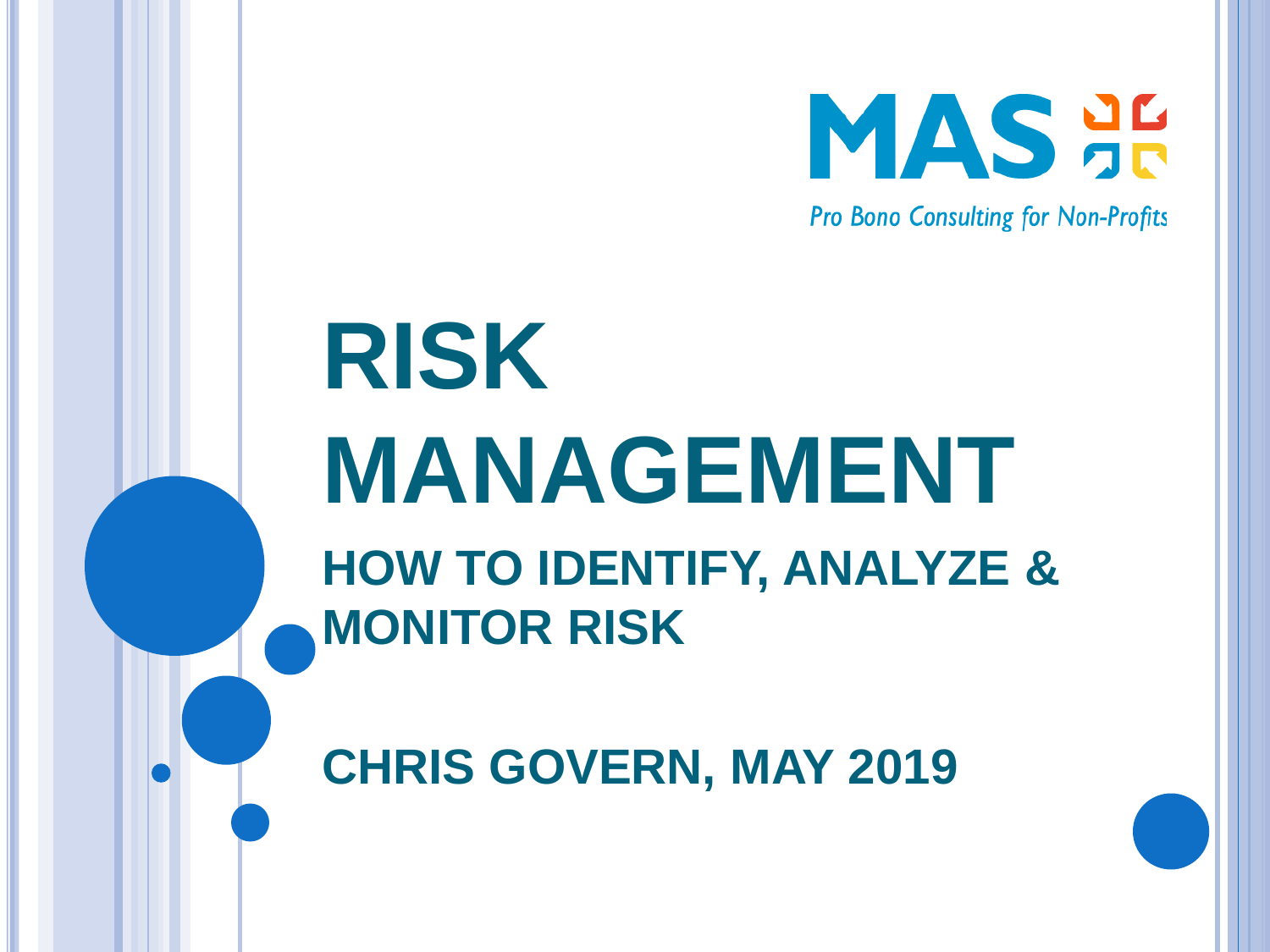### WHAT WE WILL COVER

DEFINE RISK & RISK MANAGEMENT

 IDENTIFYING, ANALYZING & MANAGING RISKS – THE RISK MANAGEMENT PROCESS

RISK MANAGEMENT FRAMEWORK

**O ROLE OF BOARD/STAFF IN RISK MANAGEMENT** 

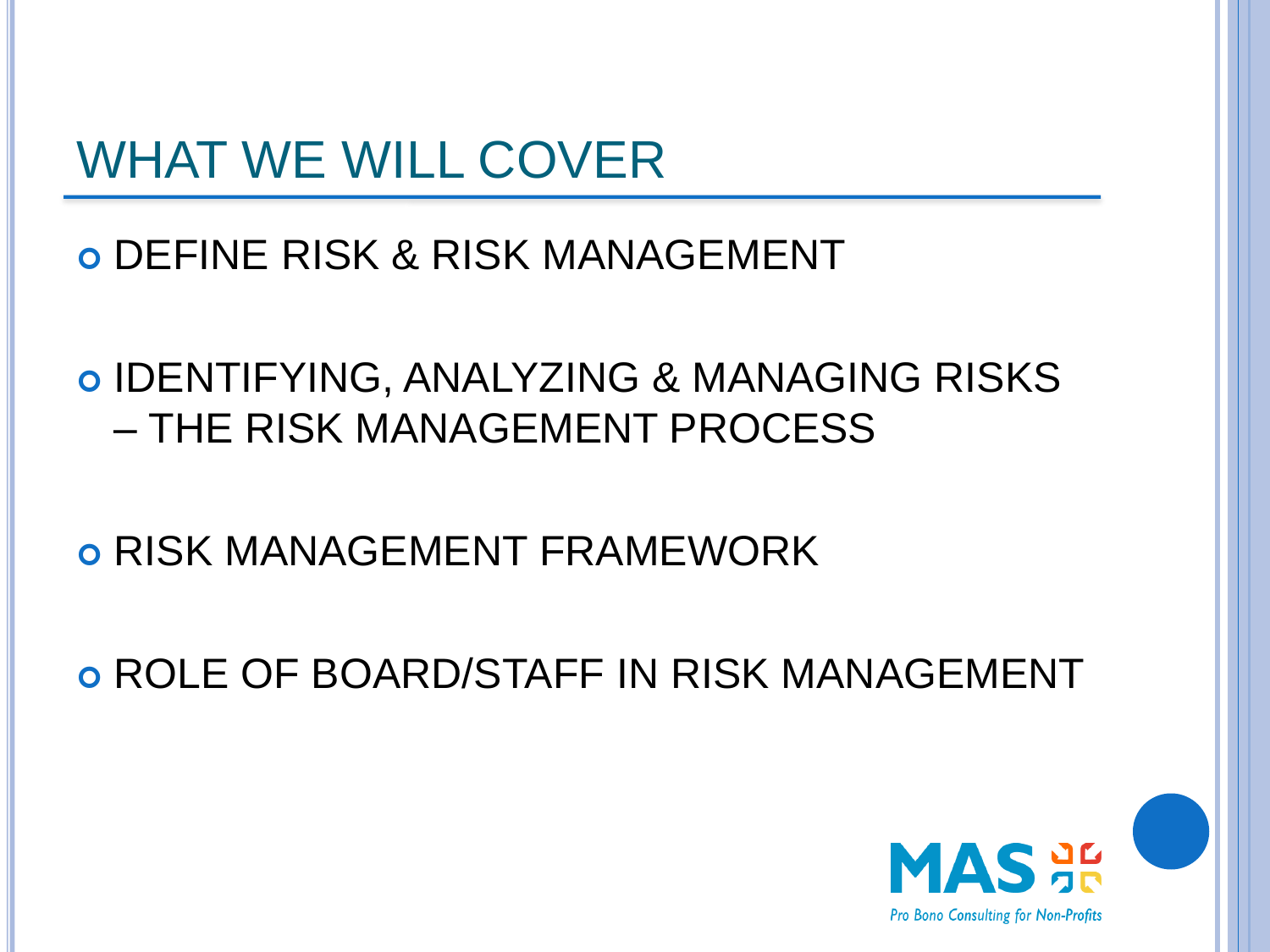### WHAT IS RISK?

- (Exposure to) the possibility of loss, injury, or other adverse or unwelcome circumstance; a chance or situation involving such a possibility. ... **Risk** is an uncertain event or condition that, if it occurs, has a negative impact
- o The possibility of something bad happening

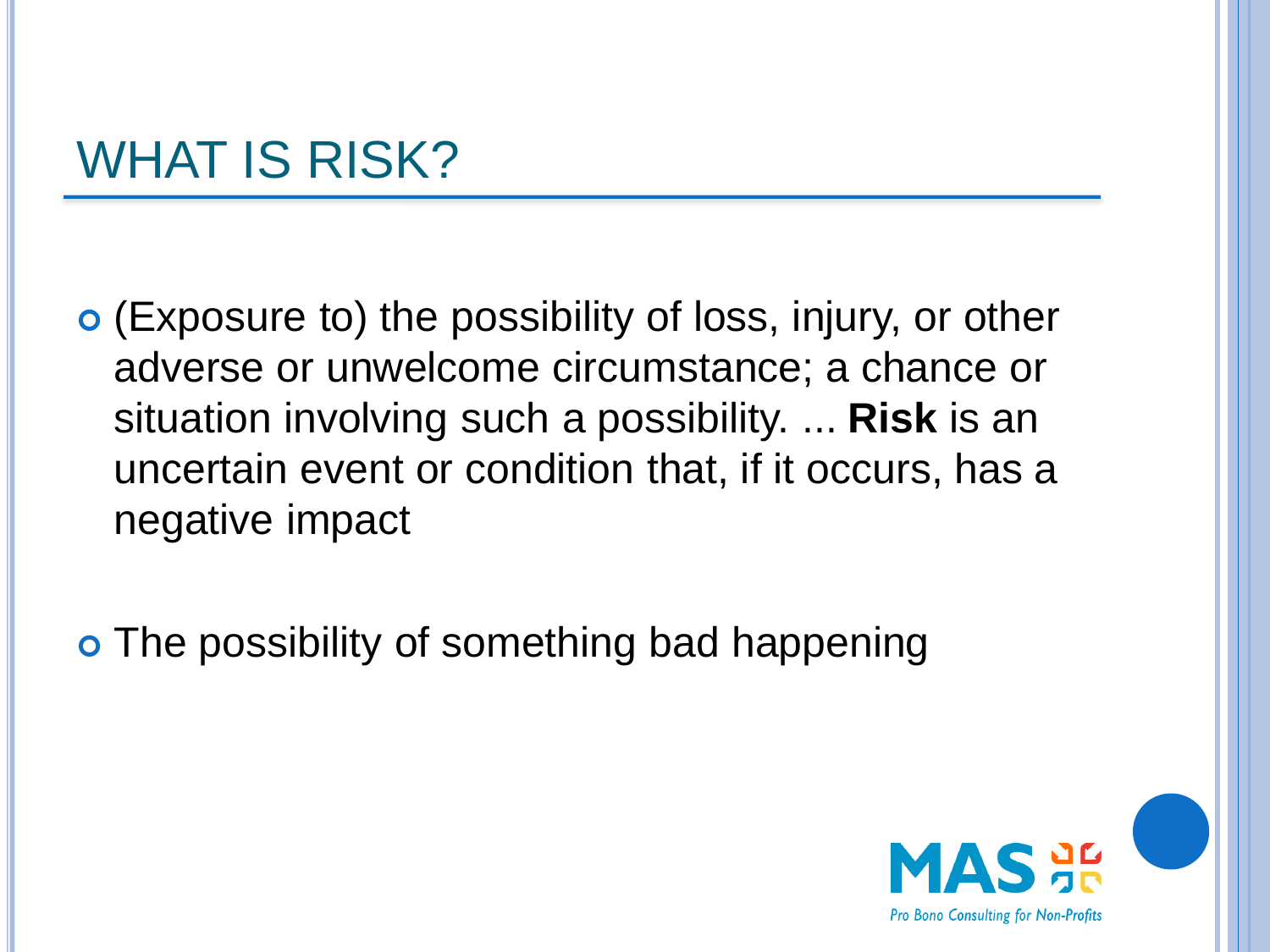### WHAT IS RISK?

#### o THREATS TO ACCOMPLISHING YOUR MISSION

#### LOSING SOMETHING OF VALUE

#### ADVERSE IMPACT ON OPERATIONS

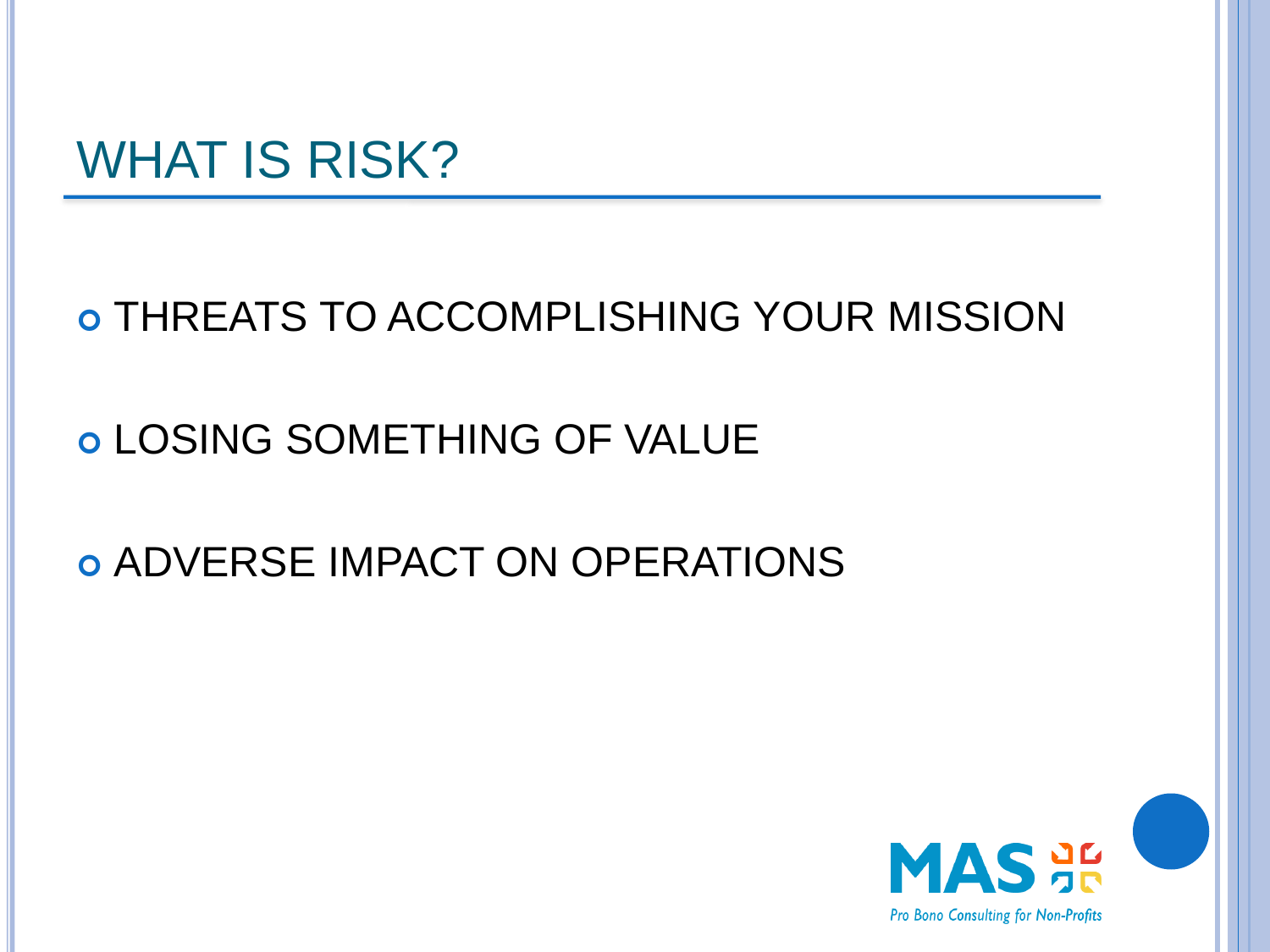### WHO ARE THE STAKEHOLDERS?

o ORGANIZATION/BOARD o CLIENTS STAFF o PARTNERS o DONORS PUBLIC

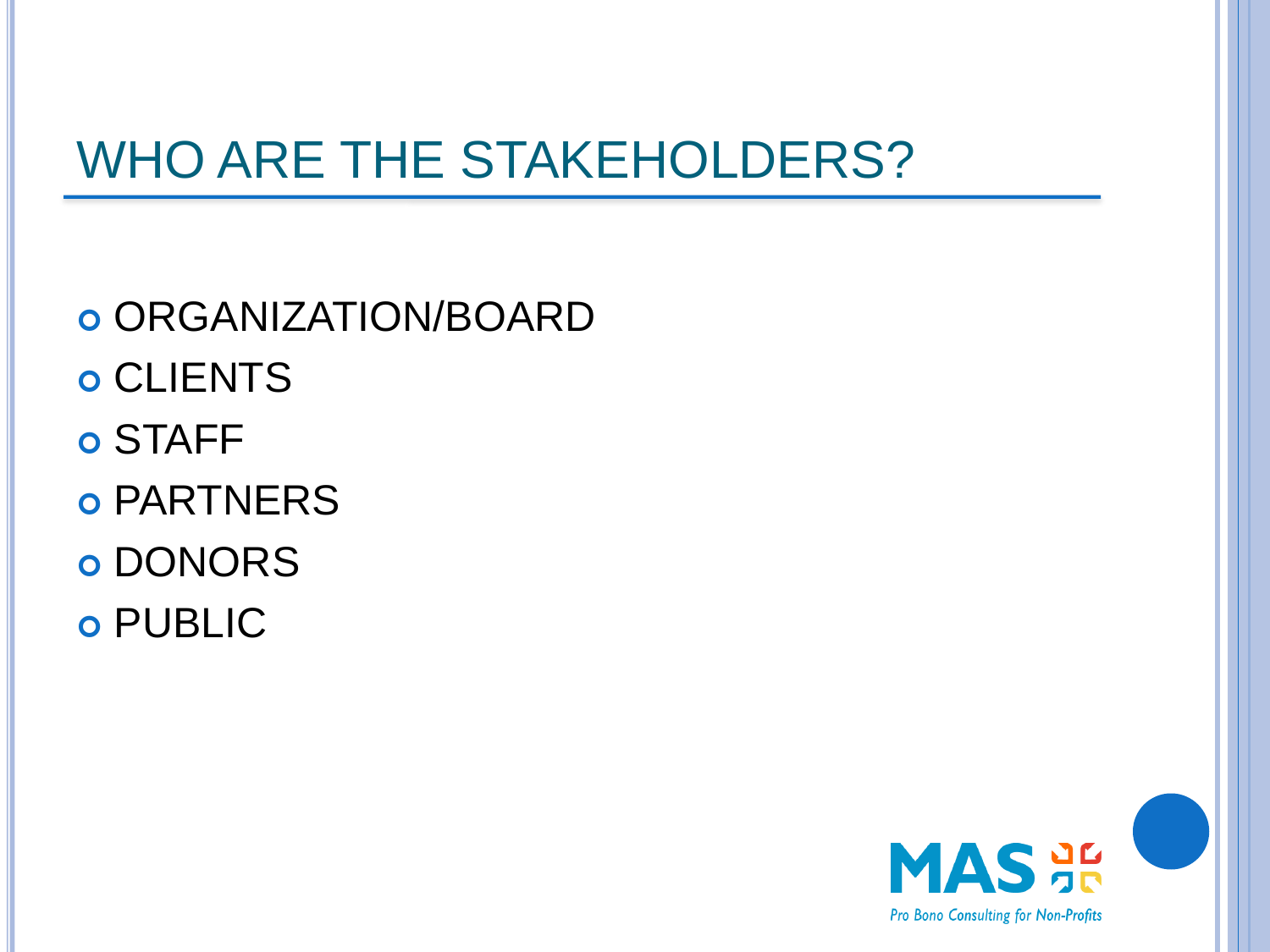### WHAT IS RISK MANAGEMENT?

#### IS IS NOT

### o ONGOING

#### o CULTURE

### o ONE TIME EXERCISE

#### o SOMEONE ELSE'S ISSUE

#### o SOMETIME THING

#### o LENS

#### o PROCESS

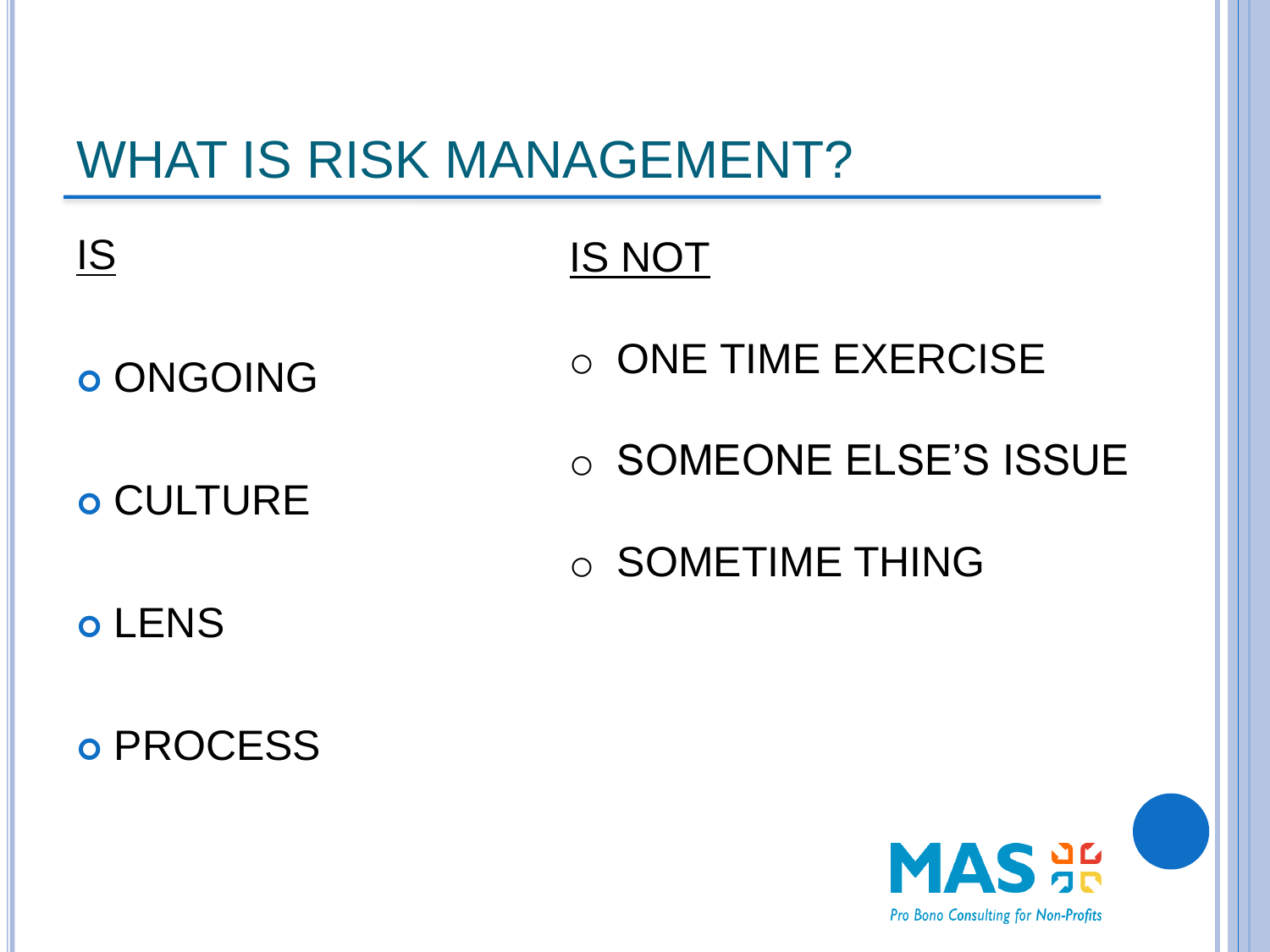### WHAT IS RISK MANAGEMENT?

#### **o PROCESS BY WHICH YOU IDENTIFY, ANALYZE** AND MANAGE RISKS – 4 STEPS

- 1. IDENTIFY RISKS
- 2. ANALYZE RISKS
- 3. DECISIONS TO MANAGE RISK
- 4. MONITOR

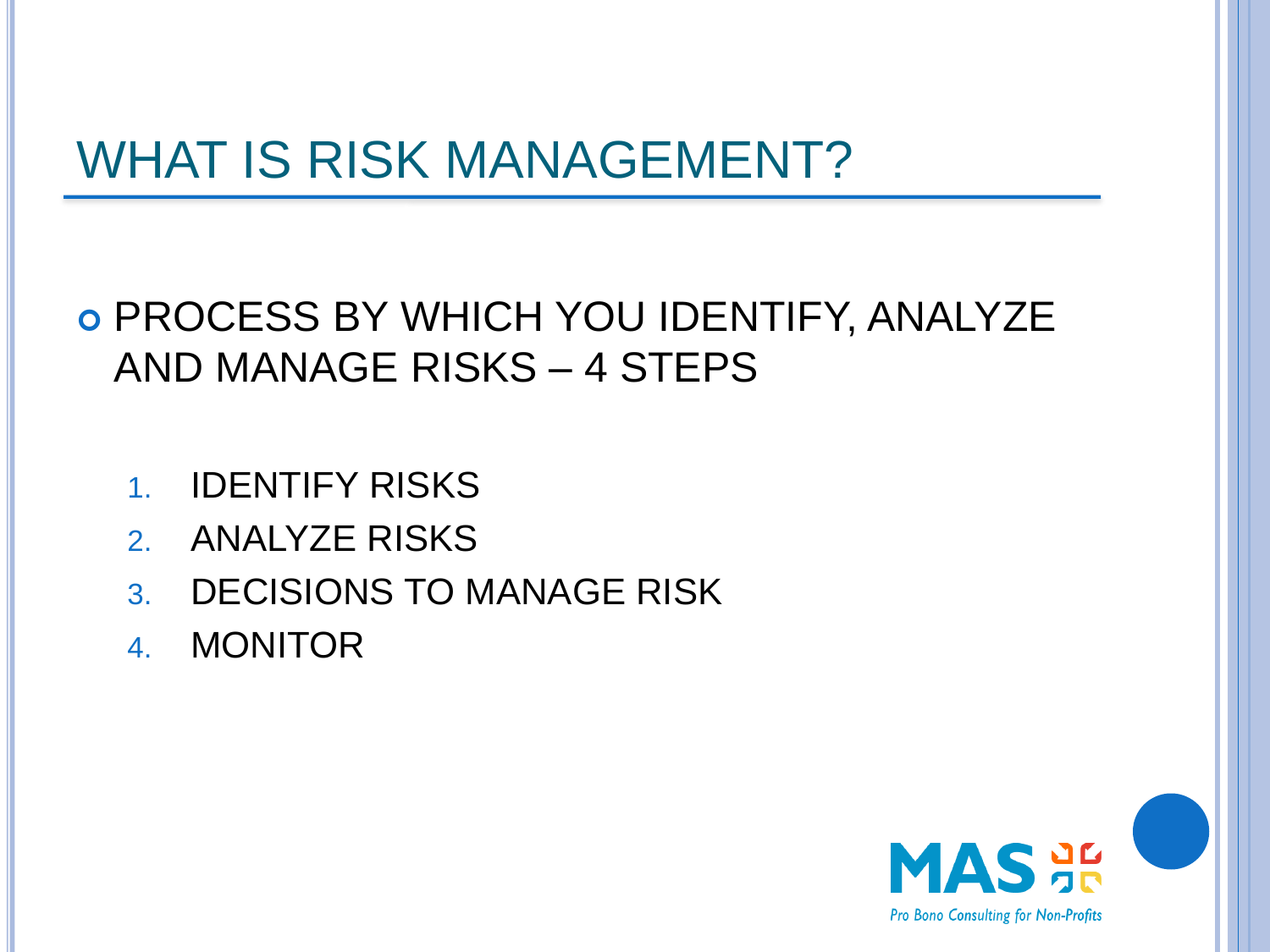#### DIFFERENT WAYS OF CATEGORIZING RISKS

#### RISKS WILL DIFFER DEPENDING ON TYPE OF ORGANIZATION & ACTIVITIES

#### RISKS CHANGE OVER TIME

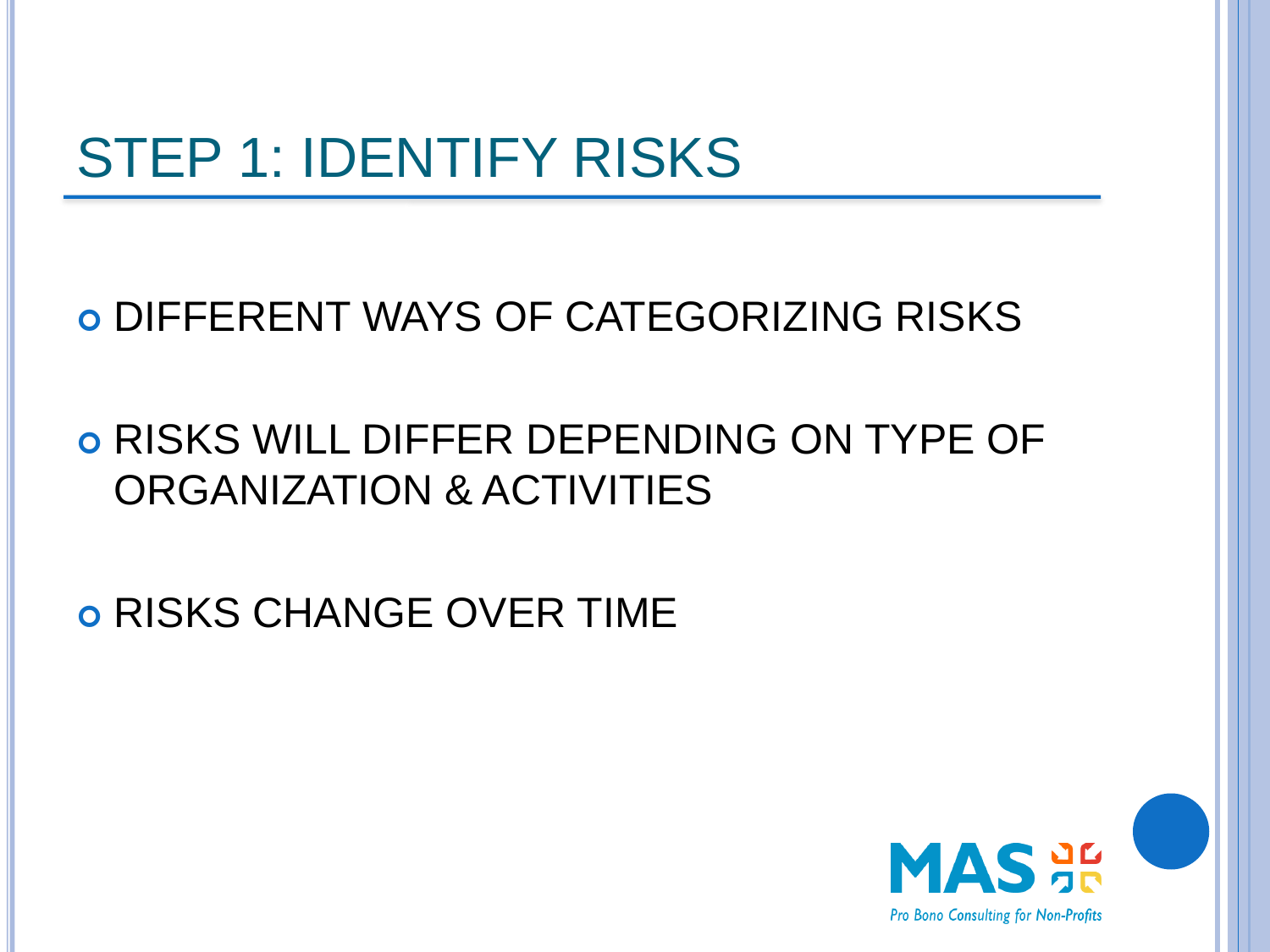#### CATEGORIES OF RISK

COMPLIANCE/LEGAL

o OPERATIONAL

FINANCIAL

**o REPUTATIONAL** 

EXTERNAL

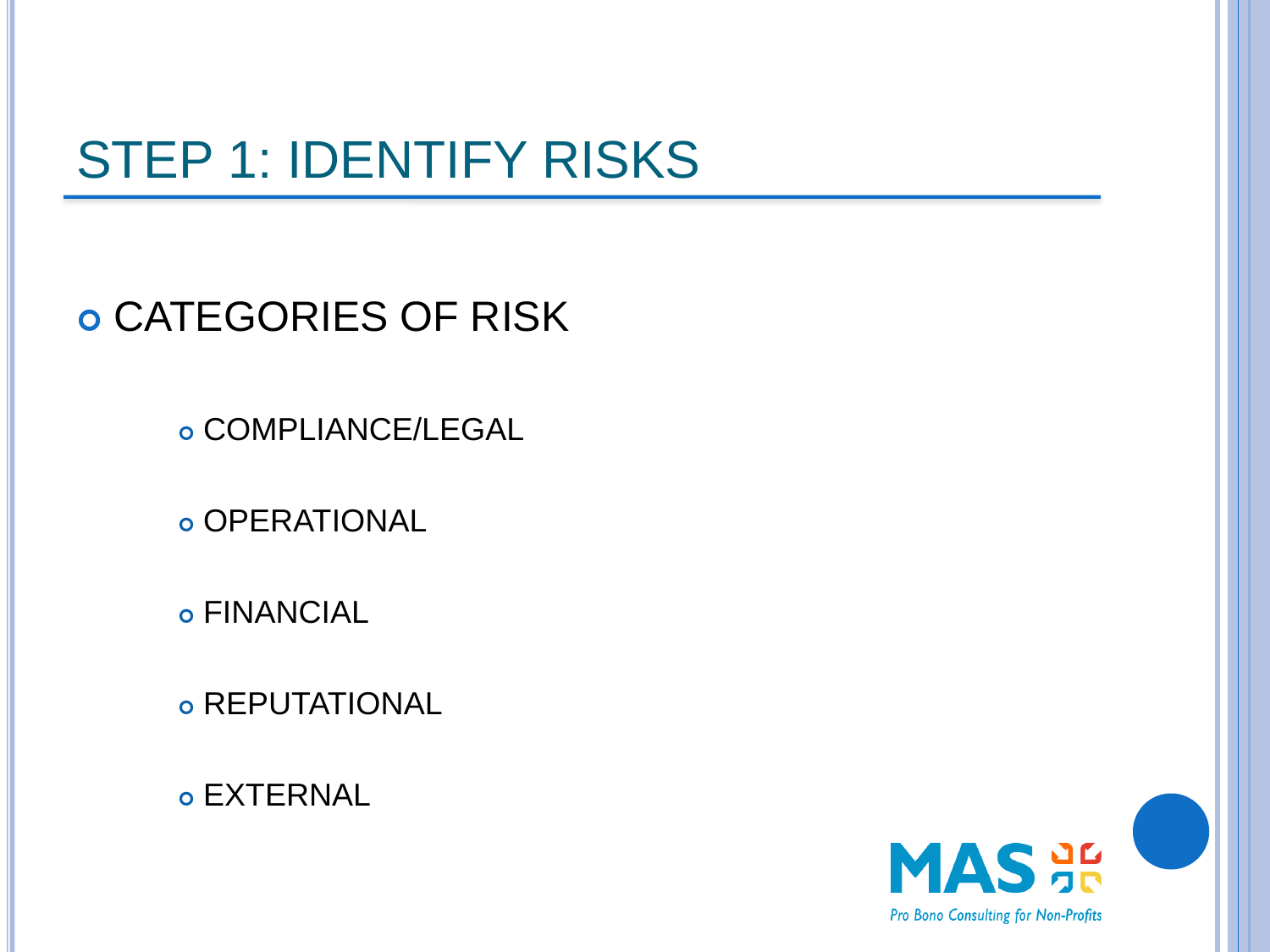#### **o COMPLIANCE RISK** EXAMPLES:

 LEGAL – e.g. don't meet contract requirements, don't meet don't meet employment standards

- REGULATORY e,g, don't meet health & safety regulations
- CHARITY STATUS e.g. operate outside of charitable objects, don't meet reporting requirements
- CONSTATING DOCUMENTS e.g. operate outside of bylaws

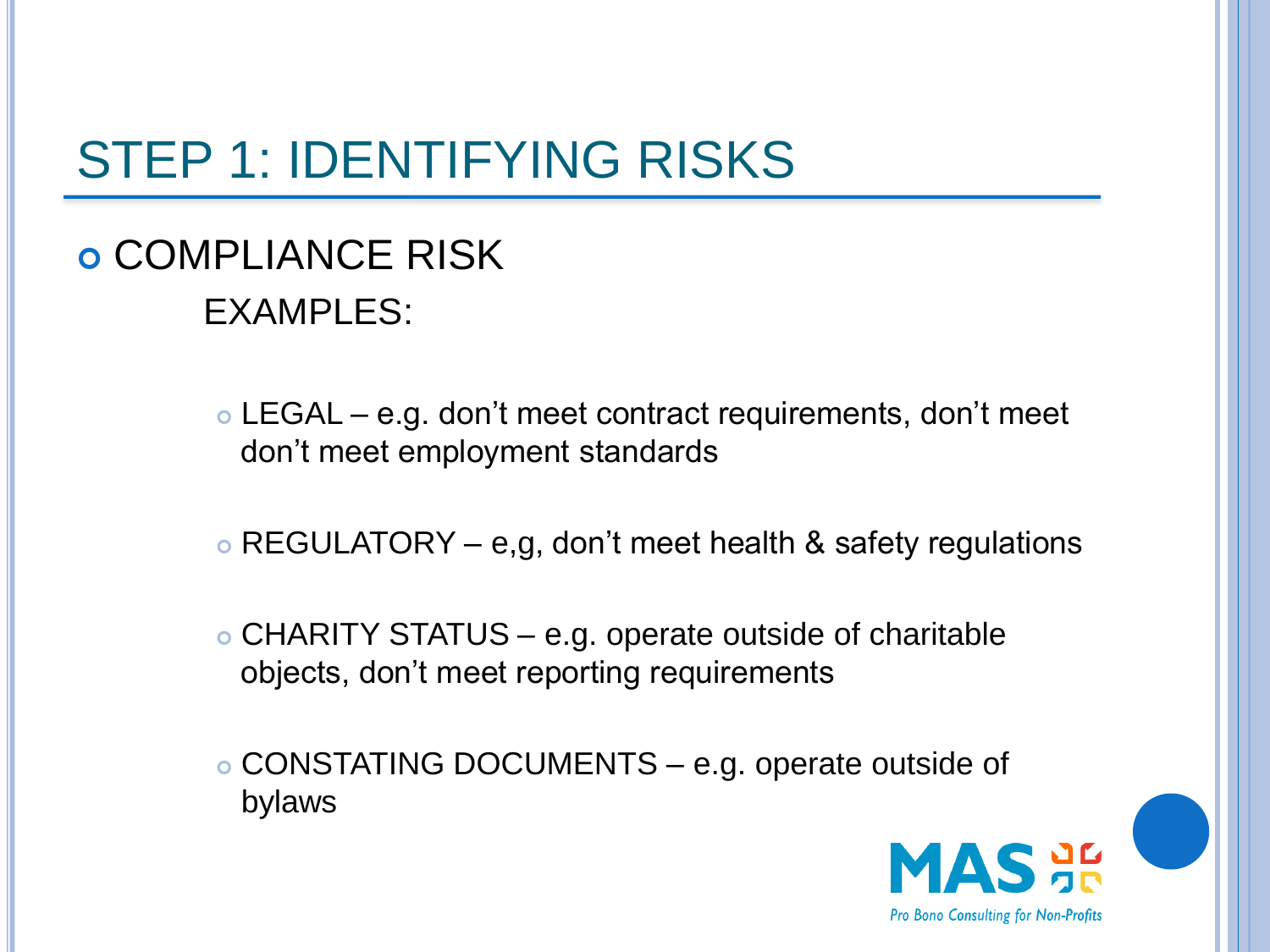#### **o OPERATIONAL RISKS** EXAMPLES:

 $\circ$  IT – e.g. lose client data, security breech

PROGRAMS – e.g. client safety

 HR – e.g. Employment Standards Act, don't attract sufficient volunteers

 $\circ$  REAL PROPERTY – e.g. fire and theft risk

 CAPACITY GAPS – e.g. staff not sufficiently trained or knowledgeable, ED retires

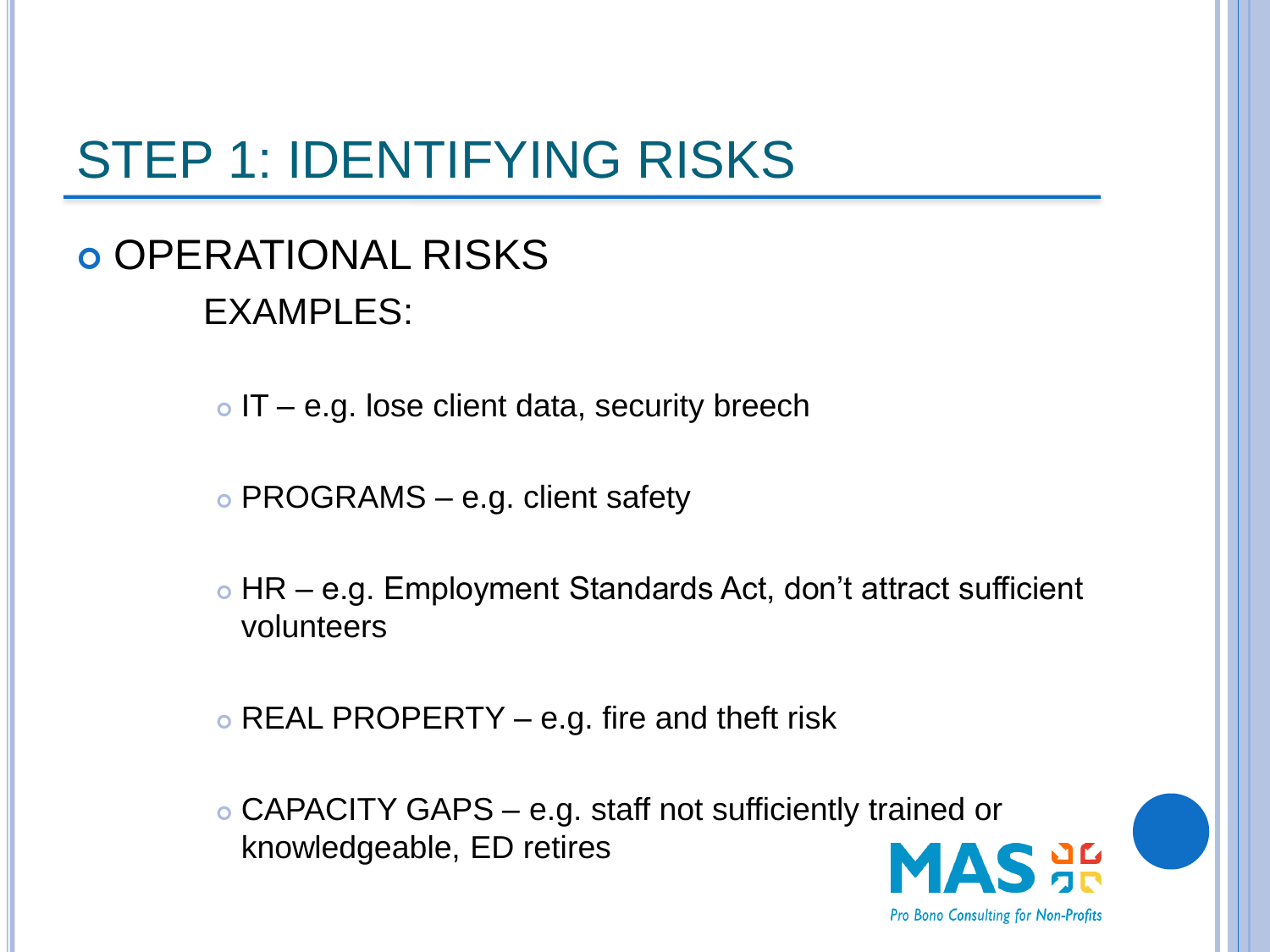#### FINANCIAL RISKS EXAMPLES

o FUNDING/REVENUE – e.g. funding cutbacks

FUNDRAISING – e.g. event risk

FINANCIAL MANAGEMENT – e.g. fraud

o INVESTMENT – e.g. market turndown

CASH FLOW – e.g. mismatch in timing

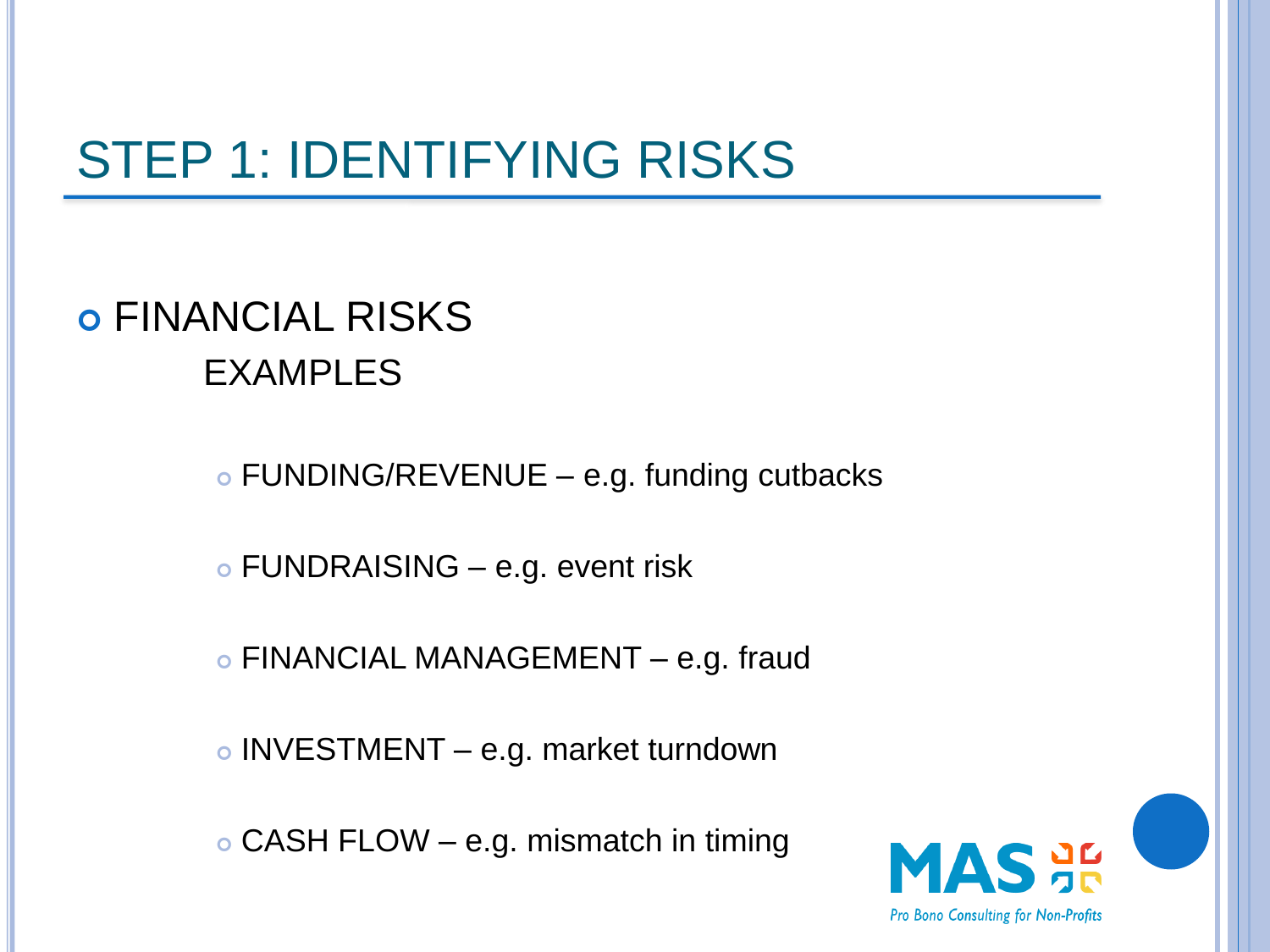#### **o REPUTATIONAL RISKS** EXAMPLES:

• FUNDRAISING – e.g. campaign results in negative messaging

• PROGRAMS – e.g. clients not satisfied

STAFF MORALE – e.g. high staff dissatisfaction

PARTNERSHIPS – e.g. poor partnership performance

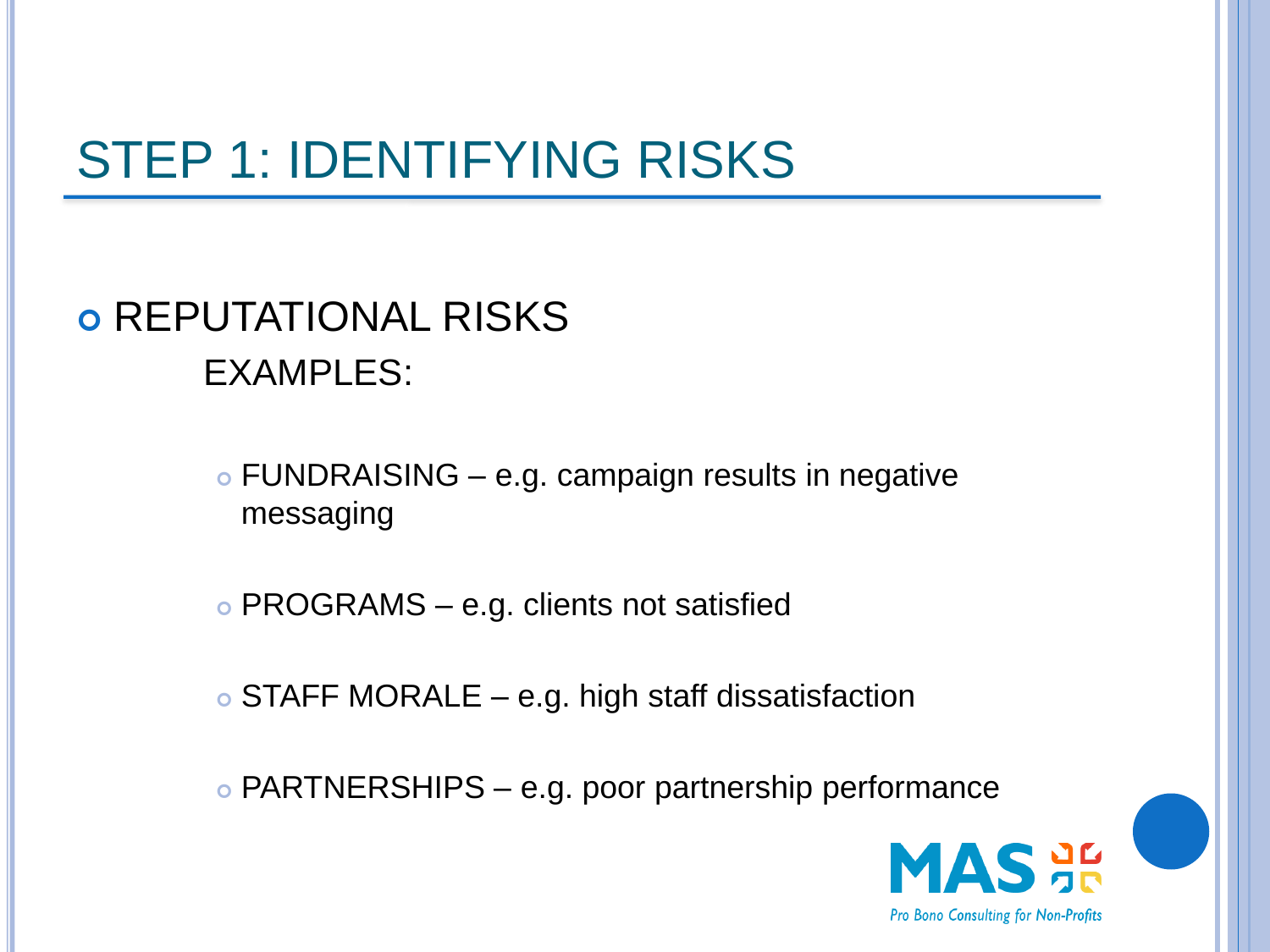### o EXTERNAL RISKS EXAMPLES

NATURAL DISASTER – e.g. storms, flooding, no power

PANDEMIC – e.g. SARS

o TERRORISM

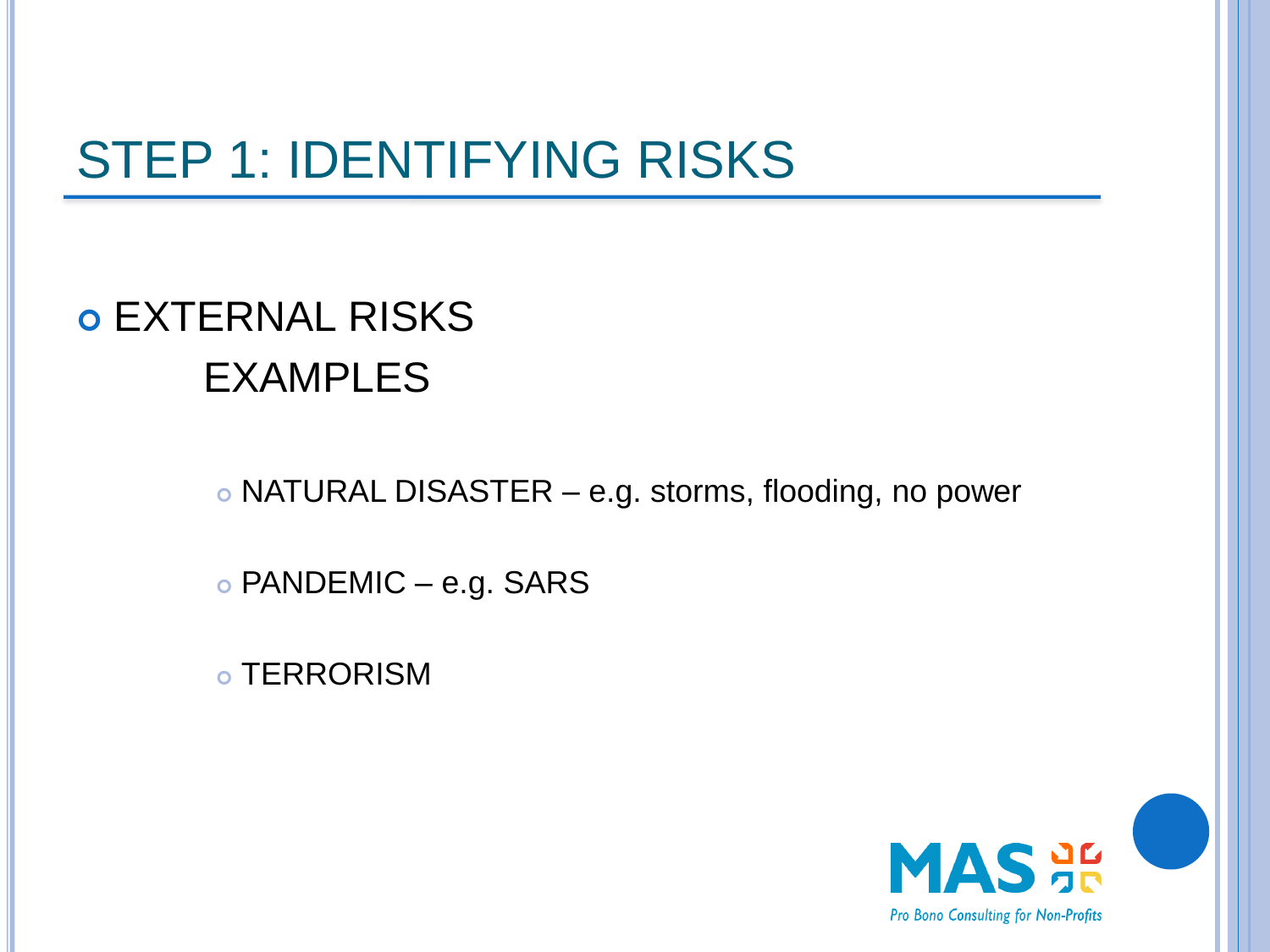### STEP 2: ANALYZE RISK

#### FOR EACH RISK

WHAT IS THE LIKELIHOOD IT WILL HAPPEN?

WHAT IS THE CONSEQUENCE IF IT DOES HAPPEN?

o HOW SEVERE IS THE IMPACT?

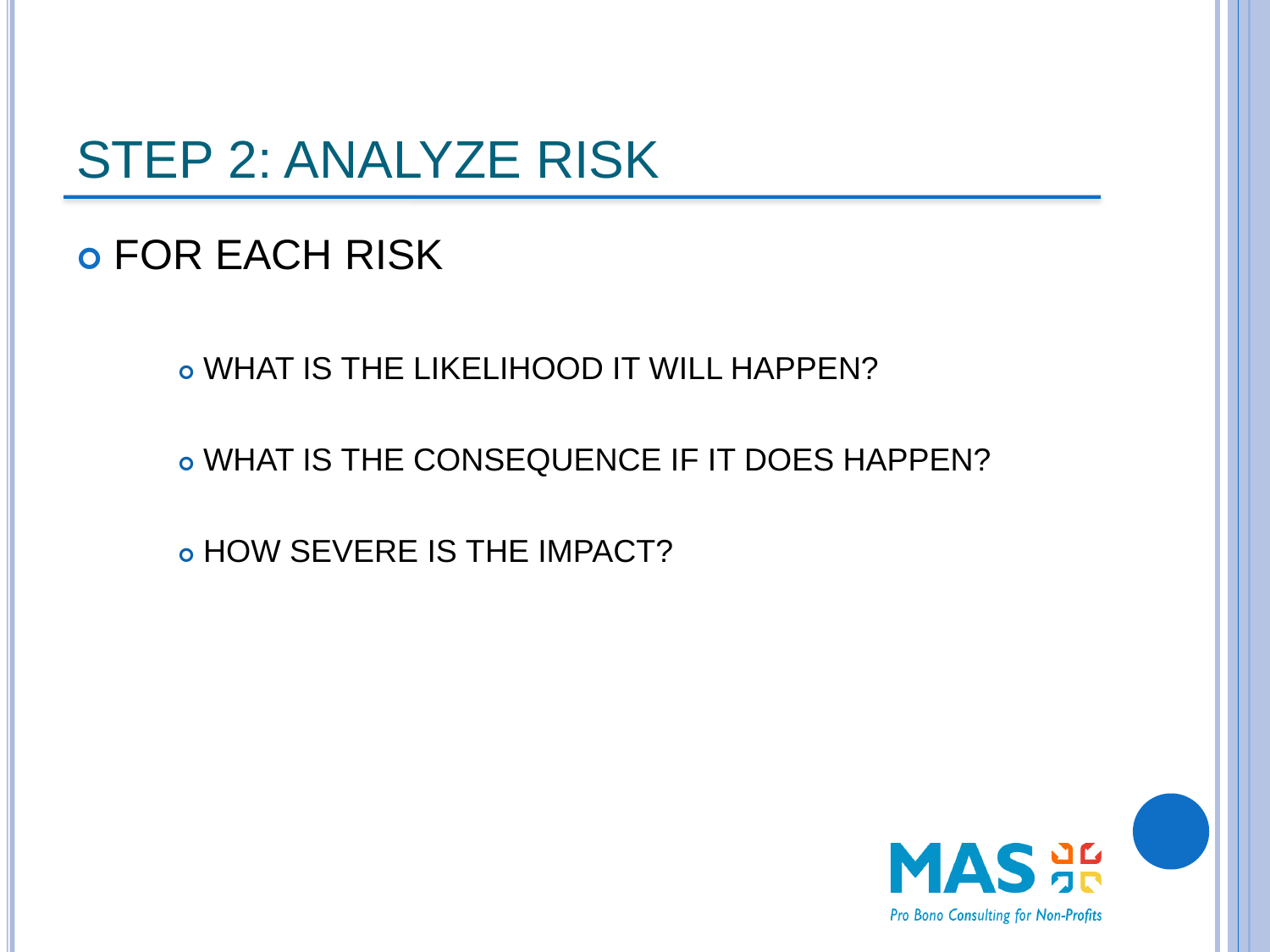### STEP 2: ANALYZE RISKS

### WHAT IS THE LIKELIHOOD IT WILL HAPPEN?

PAST EXPERIENCE

o TRENDS

ENVIRONMENTAL ASSESSMENT

JUDGEMENT CALL

RATE EACH RISK: HIGH, MEDIUM, LOW

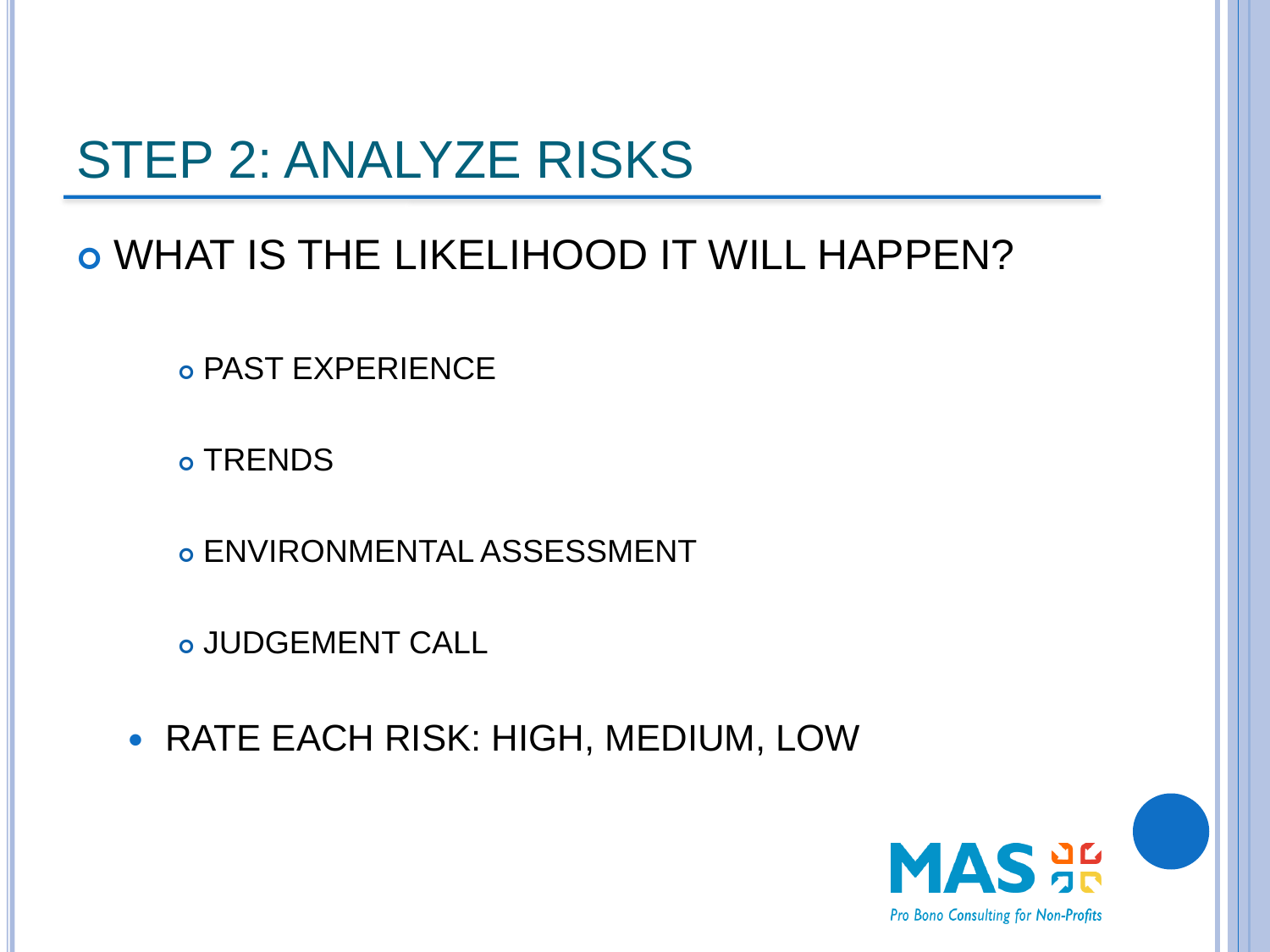### STEP 2: ANALYZE RISK

#### WHAT IS THE CONSEQUENCE IF IT DOES HAPPEN?

o NAME THE OUTCOME(S)?

 HOW WOULD THE ORGANIZATION, CLIENTS, STAFF, OTHER STAKEHOLDERS BE IMPACTED?

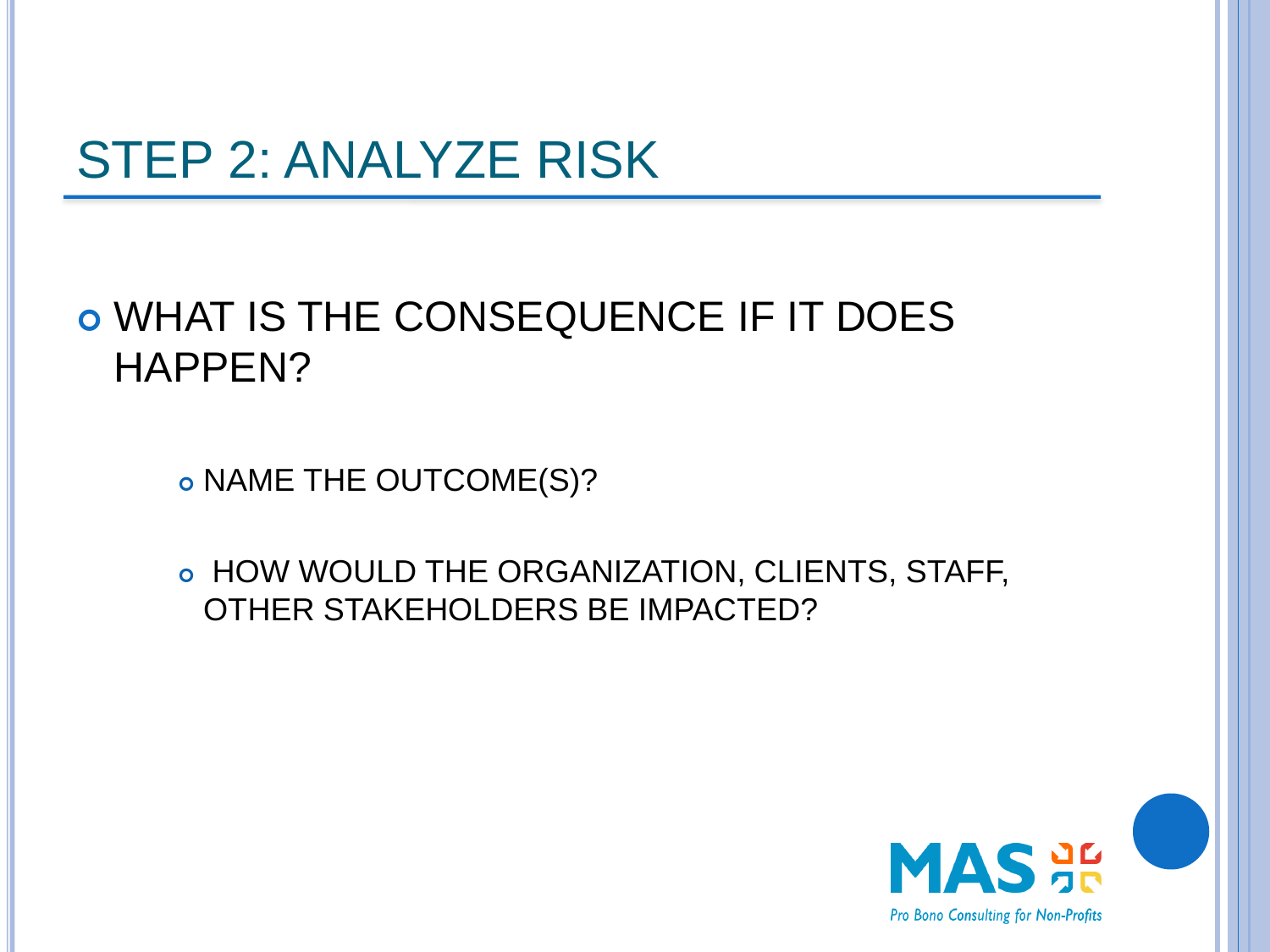### STEP 2: ANALYZE RISK

#### o HOW SEVERE IS THE IMPACT?

LEVEL & DURATION OF DISRUPTION

LEGAL LIABILITY

FINANCIAL IMPACT

RATE THE IMPACT: HIGH, MEDIUM, LOW

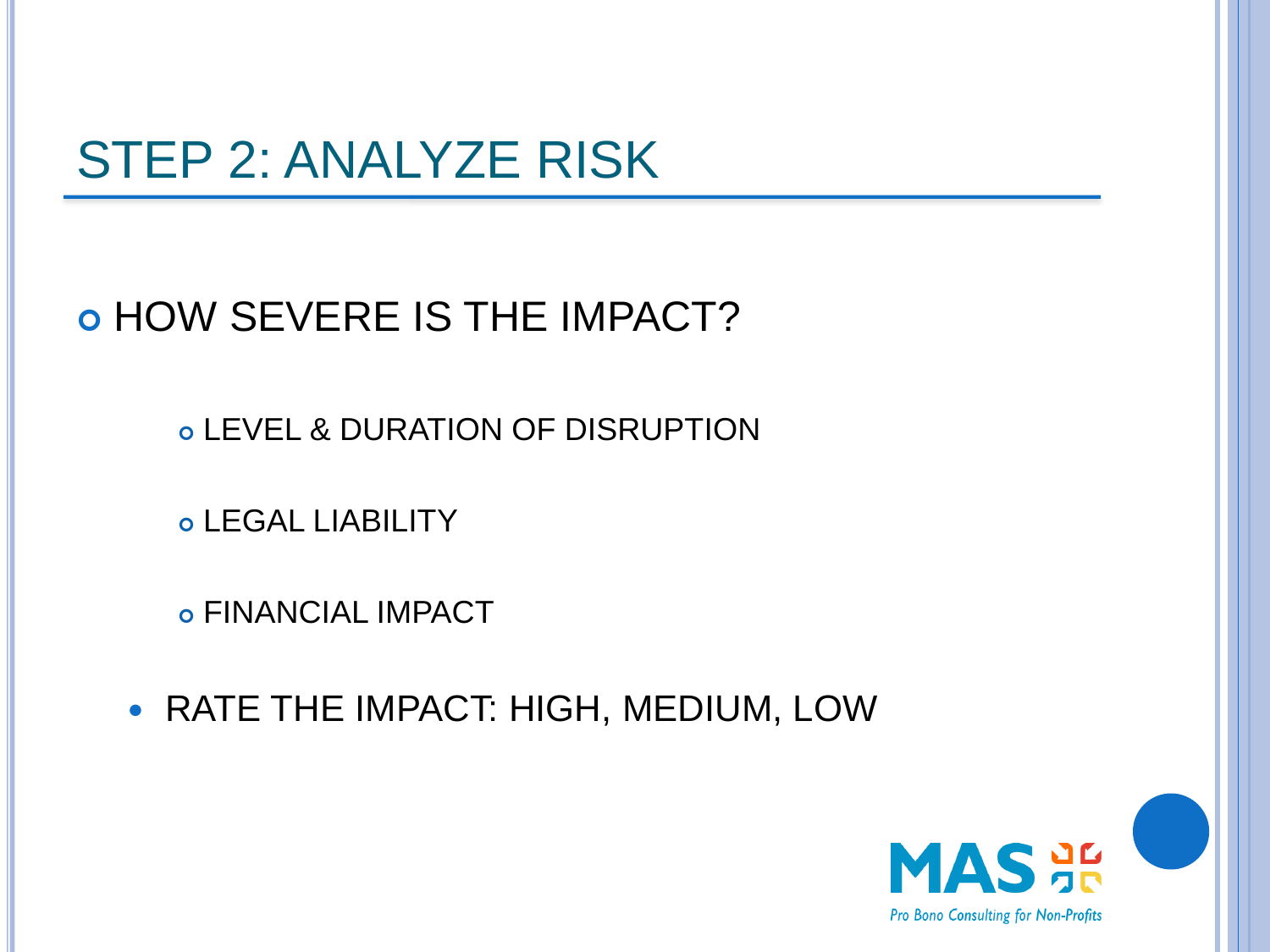### STEP 3: DECISIONS TO MANAGE RISK

#### WAYS TO DEAL WITH RISK

AVOID – STOP/DON'T START – ELIMINATE THE RISK

TRANSFER – INSURANCE, CONTRACTS

CONTROL – POLICY, ED LIMITS, MONITORING

MANAGE – PROCESSES, TRAINING, MONITORING

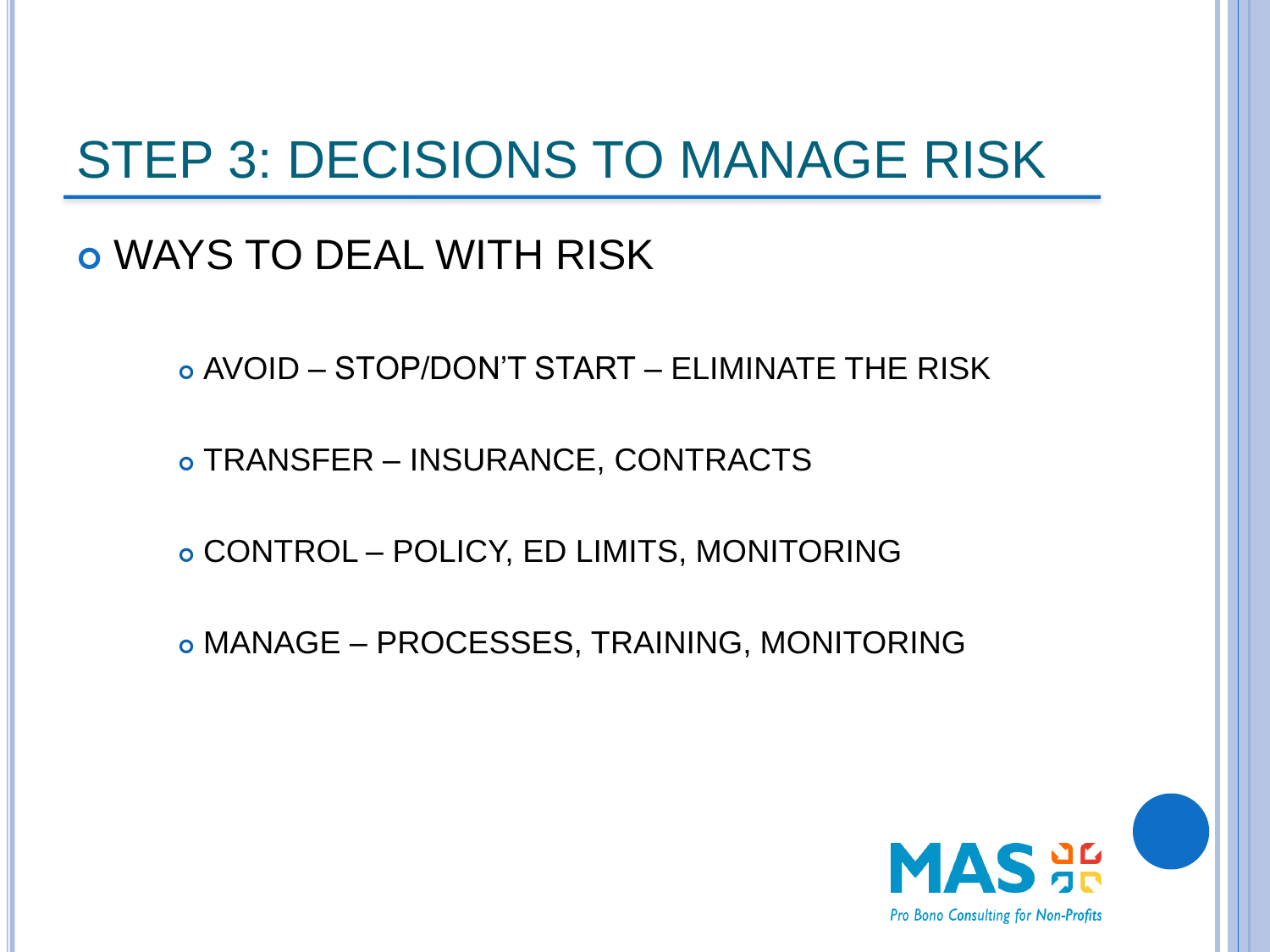### STEP 2: ANALYZE RISKS

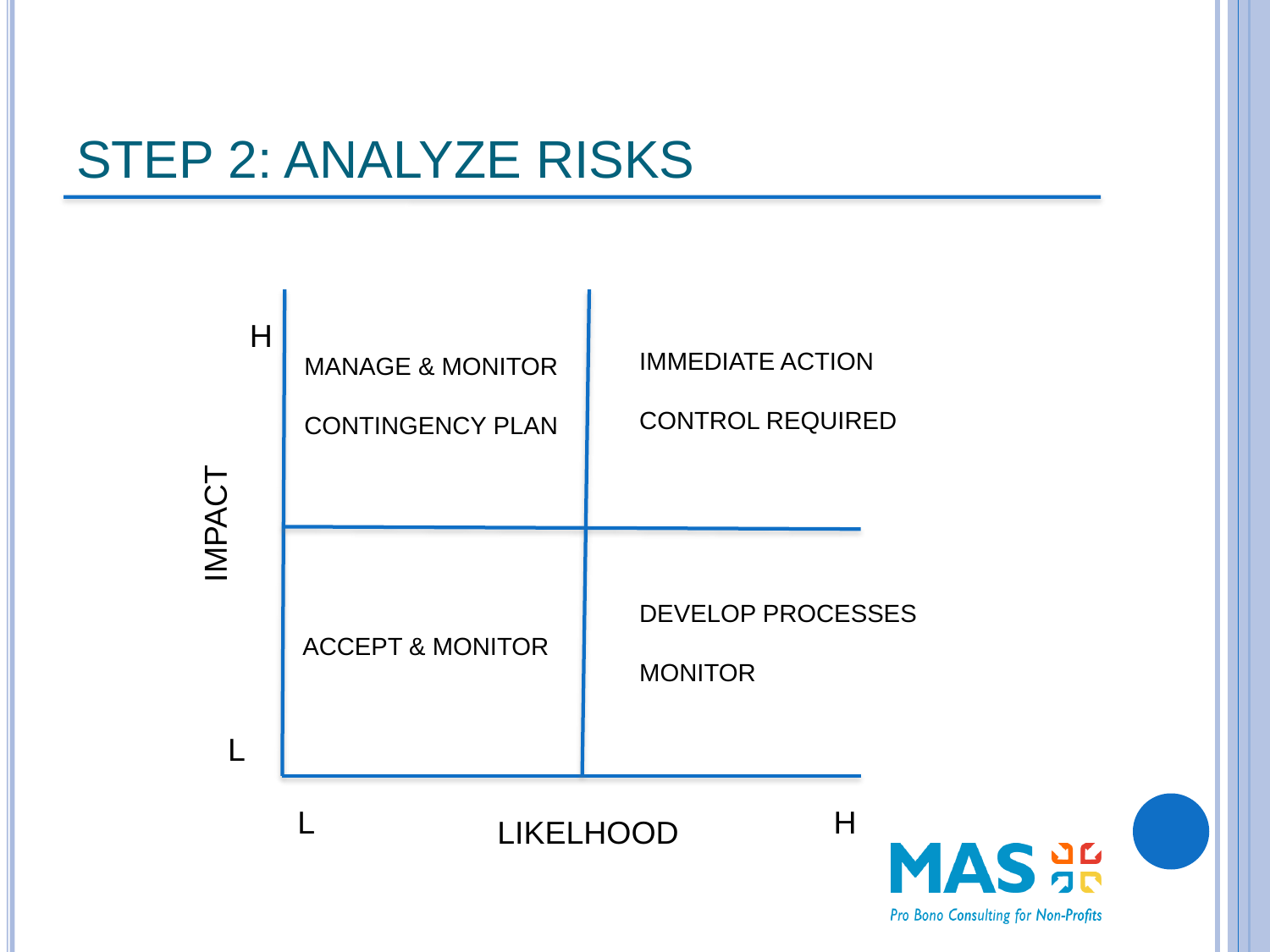### STEP 4: MONITOR RISK

 DEVELOP A RISK MANGEMENT FRAMEWORK THAT IS UPDATED AND REVIEWED REGULARLY

 MANY FORMATS WILL WORK – NEED A FEW KEY PIECES OF INFORMATION:

- RISK, RATINGS, IMPACT, HOW IT IS MANAGED
- HAS ANYTHING CHANGED?
- ARE YOU SATISFIED WITH THE WAY ANY GIVEN RISK IS MANAGED?

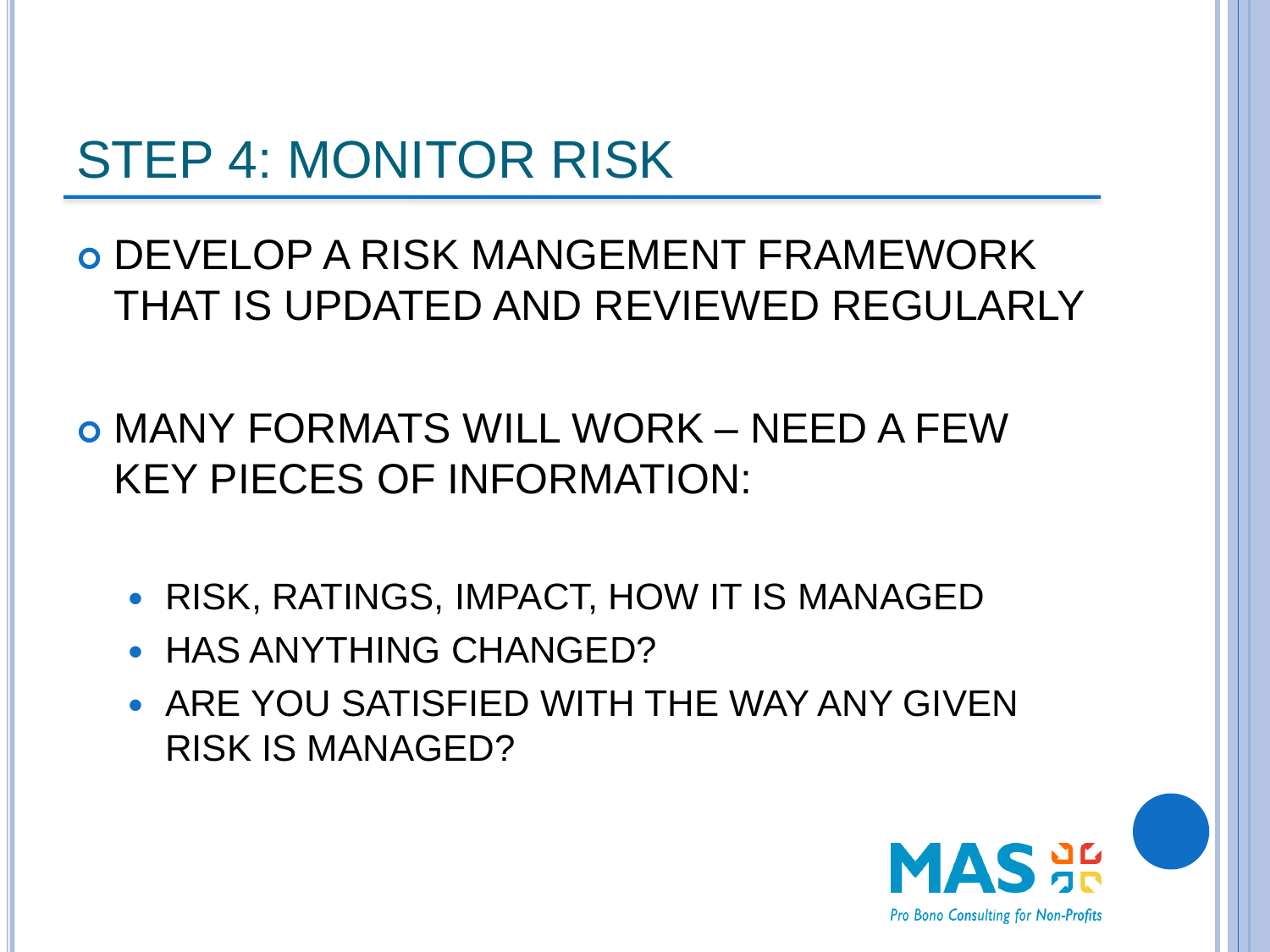# RISK MANAGEMENT FRAMEWORK

#### ONE EXAMPLE

| <b>RISK</b>      |               | IMPACT   LIKELIHOOD | <b>IMPACT</b> | <b>MITIGATION</b> |
|------------------|---------------|---------------------|---------------|-------------------|
|                  | <b>RATING</b> | <b>RATING</b>       |               |                   |
| <b>FINANCIAL</b> |               |                     |               |                   |
|                  |               |                     |               |                   |
|                  |               |                     |               |                   |
|                  |               |                     |               |                   |
|                  |               |                     |               |                   |
|                  |               |                     |               |                   |
| <b>LEGAL</b>     |               |                     |               |                   |
|                  |               |                     |               |                   |
|                  |               |                     |               |                   |

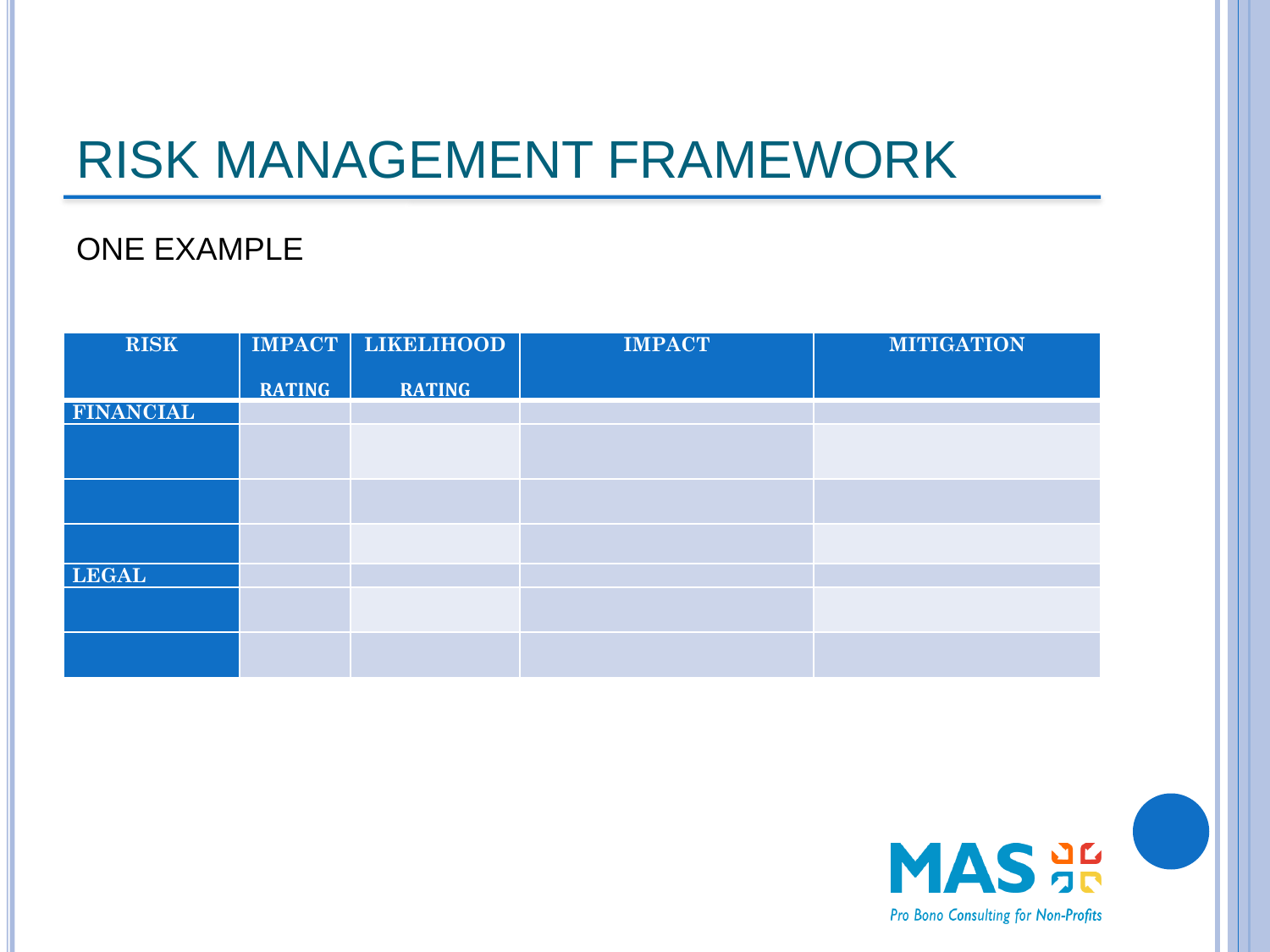# ROLE OF THE BOARD

- LEAD BY DEMONSTRATING GOOD GOVERNANCE PRACTICES, INCLUDING EFFECTIVE OVERSIGHT
- DECISIONS FOR KEY RISKS
- **o STRATEGIC PLANNING**
- **O REVIEW FRAMEWORK REGULARLY**
- ENSURE POLICIES ARE DEVELOPED & IMPLEMENTED
- **O ENSURE PLANS IN PLACE FOR KEY RISKS**
- **o ENSURE CRISIS MANAGEMENT PLAN IS IN** PLACE AND WORKS**Pro Bono Consulting for Non-Profits**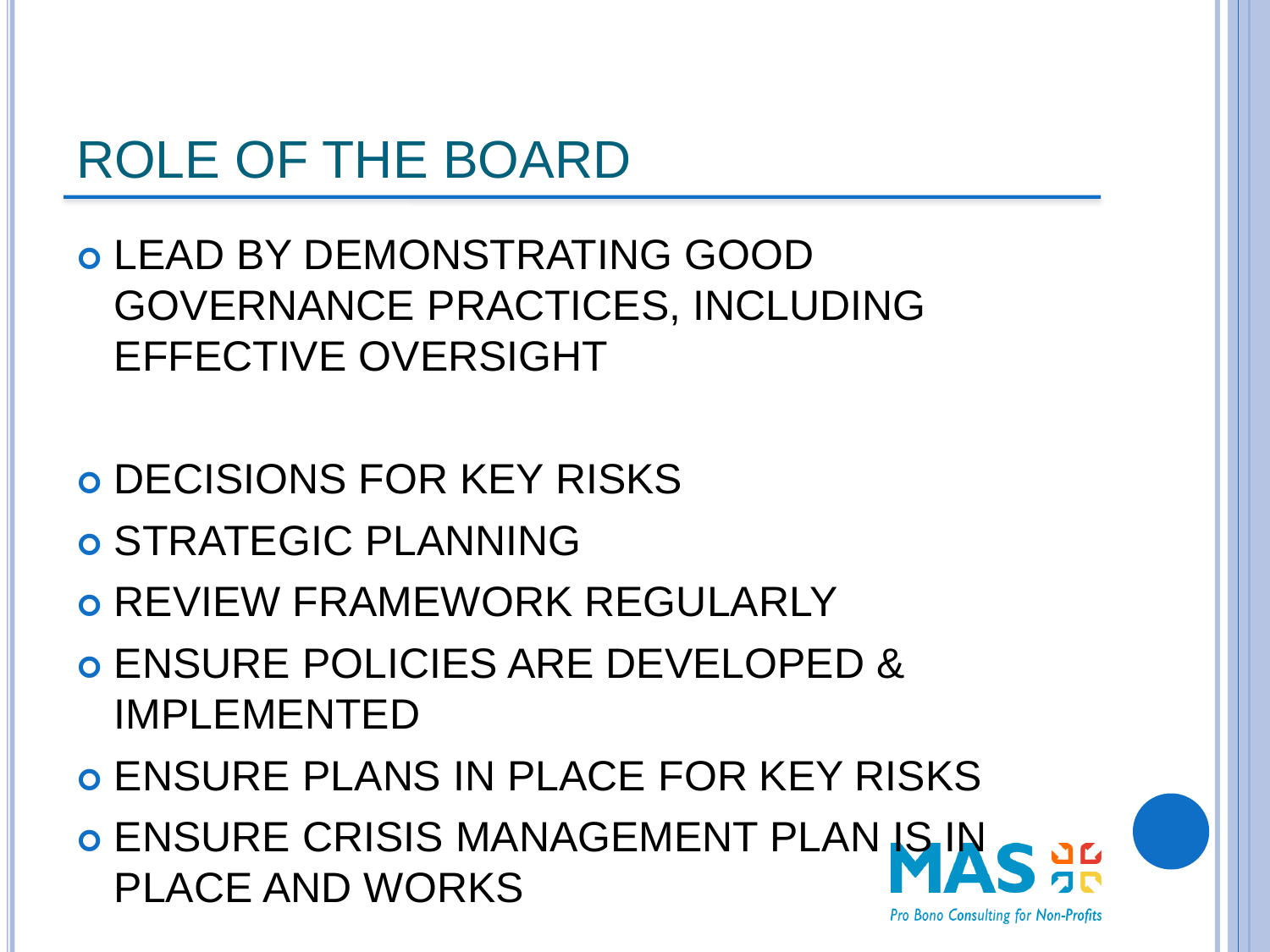### ROLE OF MANAGEMENT

FLAG RISKS FOR BOARD

**O PROMOTE RISK MANAGEMENT CULTURE** 

DEVELOP RISK MANAGEMENT FRAMEWORK

MANAGE & MONITOR RISKS

 DEVELOP & IMPLEMENT PLANS FOR KEY RISKS

**O ENSURE POLICIES ARE IMPLEMENTED.** 

**Pro Bono Consulting for Non-Profits**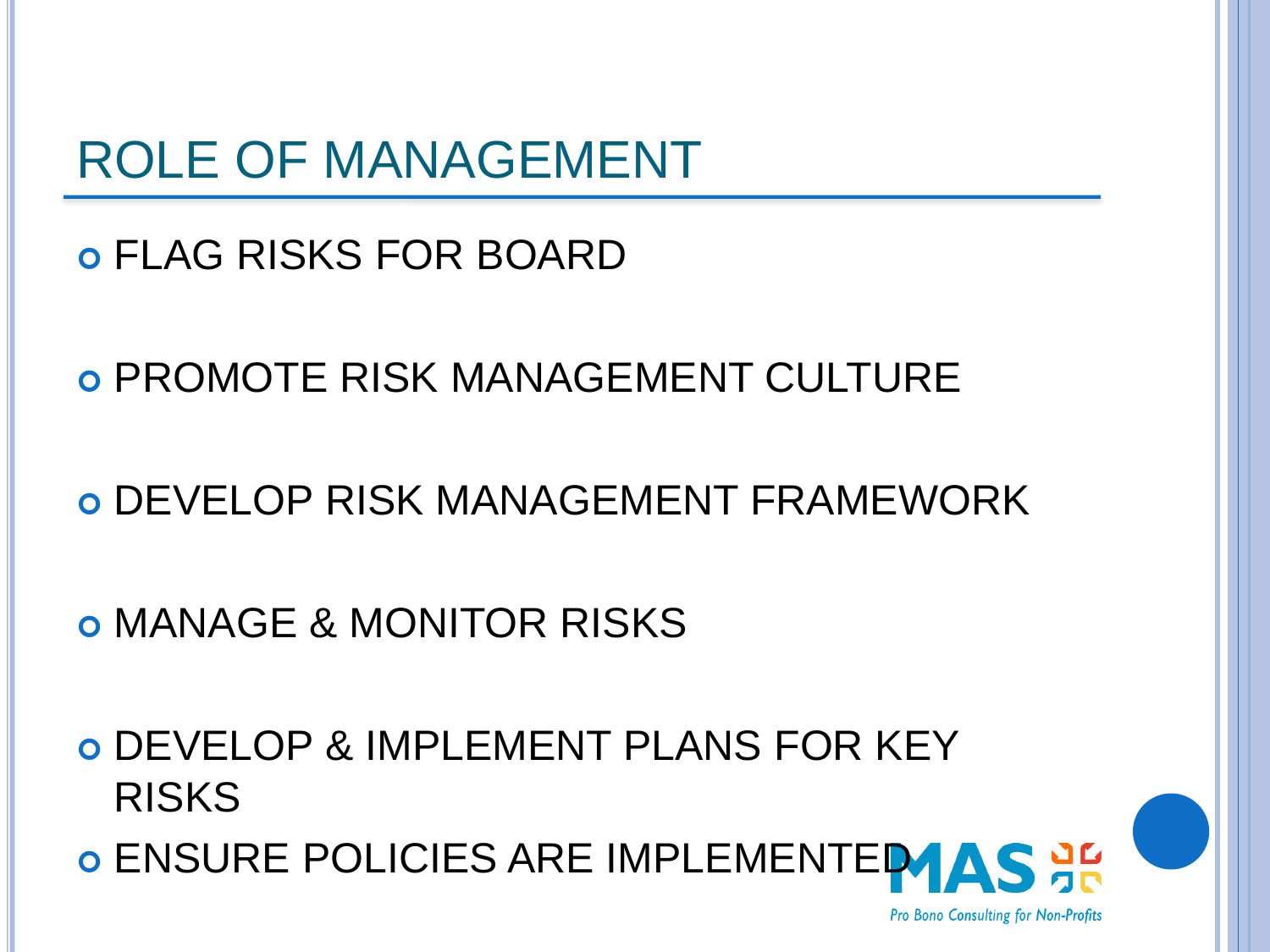### SOME RESOURCES TO HELP

- 1. www.canadiancharitylaw.ca for Blumberg's Canadian Charity Legal Checklist
- 2. carters.ca for Carter's legal checklists
- 3. cpacanada.ca for 20 Questions
- 4. Imaginecanada.ca

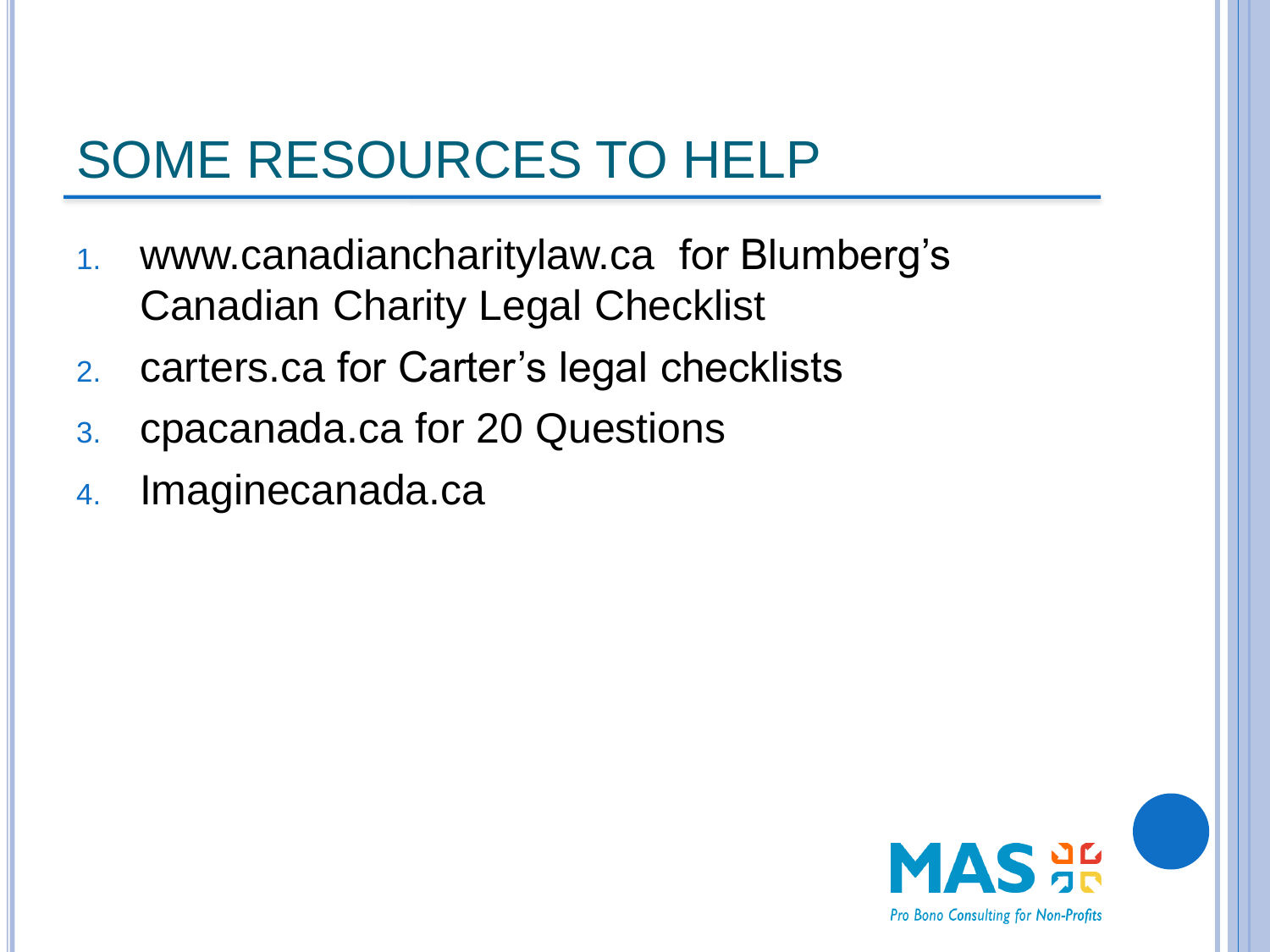### SUMMARY THOUGHTS

 ALL ORGANIZATIONS TAKE RISKS TO ACHIEVE THEIR MISSION

 ALL ORGANIZATIONS NEED TO HAVE RISK MANAGEMENT IN PLACE

 IT IS OFTEN COMMON SENSE AND GOOD PLANNING

o IT IS EVERYONE'S JOB

**O START THE JOURNEY**